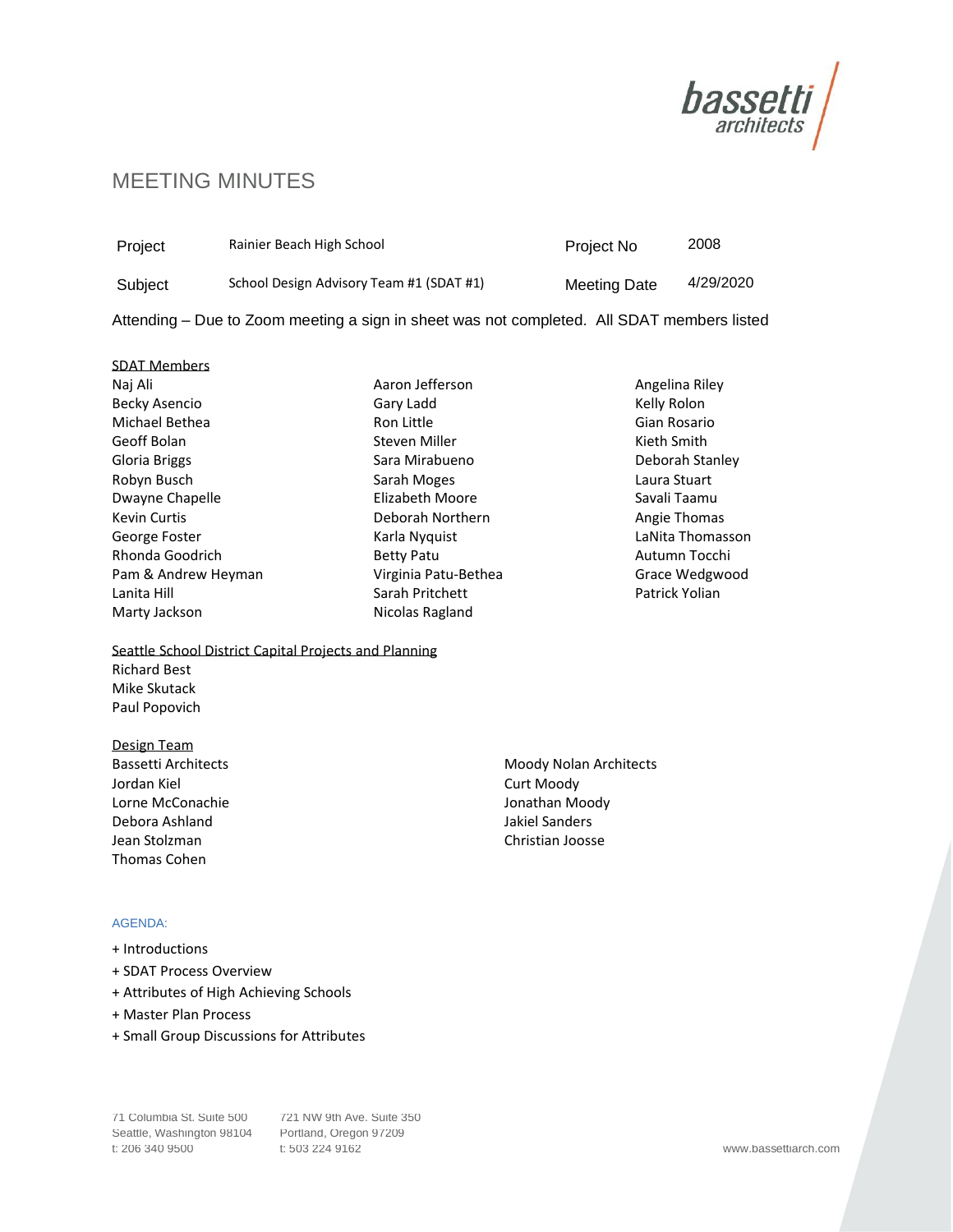#### **INTRODUCTIONS**

All participants introduced themselves and their role. The Design Team provided an overview of who they are and some examples of their work.

#### SDAT PROCESS OVERVIEW

Discussion of SDAT Roles and Responsibilities:

School Design Advisory Team members will contribute their voices to the design of the new Rainier Beach High School. They do not function in the role of "designers." Members have an important role to help guide the design team with input as to what and who Rainier Beach High School is and wants to be in the future. The members agree to the following roles and responsibilities:

- 1.1 Attend meetings and field trips (possibly virtually
- 1.2 Serve as a representative and report back to constituencies
- 1.3 Provide input, including from those constituencies
- 1.4 Be honest with one another
- 1.5 Follow the Ground Rules
- 1.6 Be respectful
- 1.7 Value differences
- 1.8 Cooperate and share information
- 1.9 Bring suggestions and alternatives
- 1.10 Keep commitments
- 1.11 Listen to each other
- 1.12 Revisit an issue/decision only if new information surfaces
- 1.13 Have fun!

# PROJECT OUTREACH SCHEDULE

The schedule for outreach with SDAT, Program Area Leaders, students, alumni, and the general community was reviewed. Conversations will occur in a variety of forms.

- 2.1 A Rainier Beach High School Design website will allow anyone to come up to speed with the progress of the project and contribute comments.
- 2.2 The Design Team will be holding Virtual Town Halls throughout the process to inform the broader community about the work.
- 2.3 The SDAT group will have their own website with meeting summaries, District policies, and other pertinent background information.
- 2.4 Surveys will be conducted to gather input.

#### PROJECT BASICS: SCHEDULE AND BUDGET

| Pre-design                    | April 2020 - August 2020    |  |
|-------------------------------|-----------------------------|--|
| Design                        | September 2020 - July 2021  |  |
| <b>Construction Documents</b> | August 2021 - June 2022     |  |
| Permit + Bidding and Award    | July 2022 - November 2022   |  |
| Groundbreaking                | November 2022               |  |
| <b>Phased Construction</b>    | November 2022 - August 2025 |  |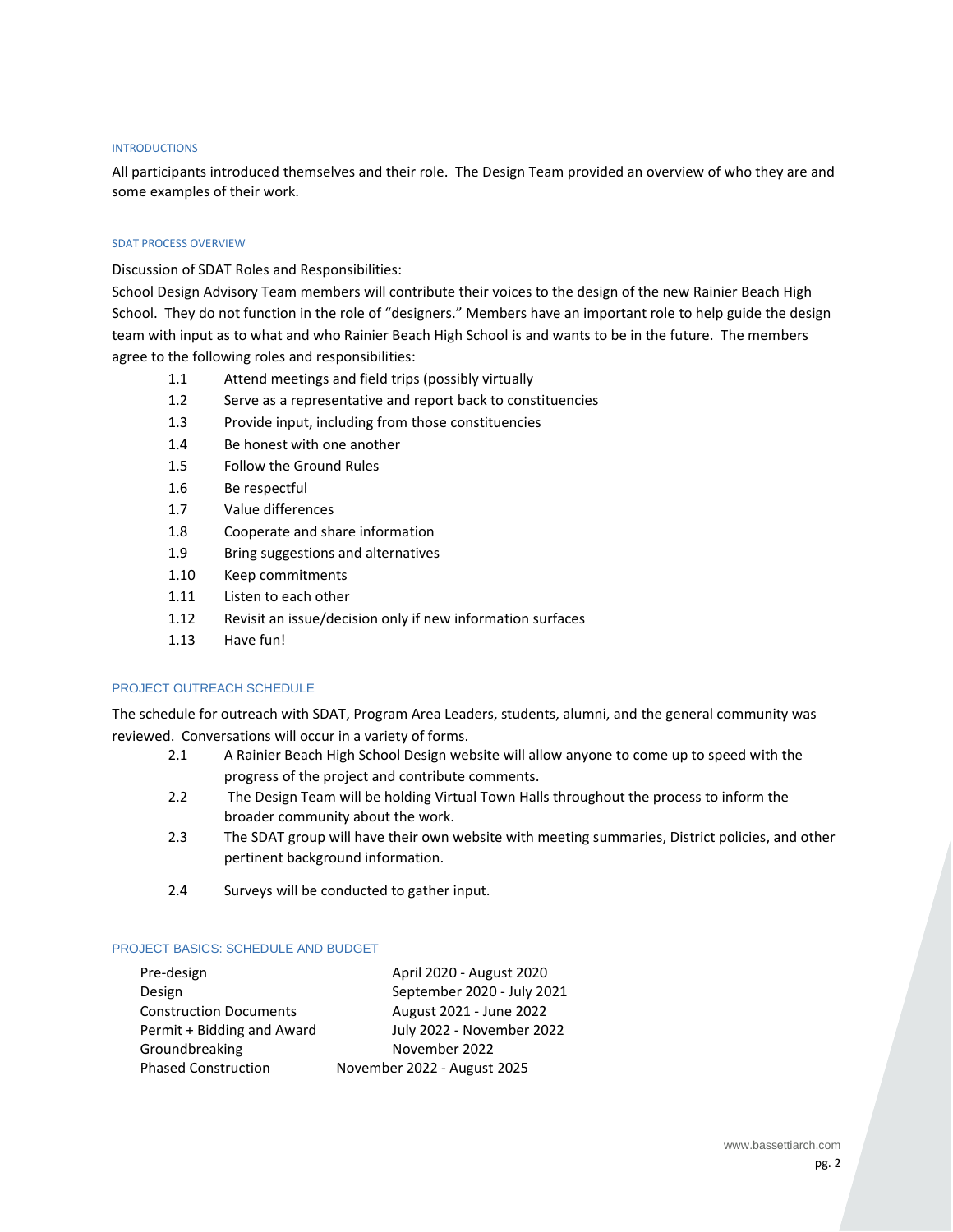#### Move in !! August 2025

The Total Budget for the project is \$238,300,000 including all "Soft Costs" which account for taxes, permits, design, furniture and equipment, technology, and curriculum and instruction. The construction budget is \$153,000,000.

#### ATTRIBUTES OF HIGH-ACHIEVING SCHOOLS.

Seattle Public Schools has developed key Attributes for High Achieving Schools. The Design Team reviewed these attributes with the SDAT members as a precursor to discussing them in small groups to assess further specifics related to Rainier Beach High School. For further detail of each item, see the Small Group Summary below.

- + Learner-Centered Environment
- + Personalized Environment
- + Program Adaptability
- + Community Connections
- + Aesthetics
- + Safety
- + Collaboration
- + Sustainability

# BEX V MASTER PLAN WORK

A summary was provided as to the previous work completed for the Bex V Master Plan. Many people contributed to that effort which focused on the possibilities for a new school on the existing site and determined any site constraints. The result was a Master Plan which identified multiple options to be considered as a starting point in design. These efforts helped develop cost estimates to establish the Bex V Levy. This information is a starting point as the team moves forward into design, and not intended to be the school design.

## SMALL GROUP ACTIVITY: ATTRIBUTES OF RAINIER BEACH HIGH SCHOOL

Four groups of SDAT members, District staff, and Design Team members considered more in-depth review of 2 of the attributes. The summaries below represent the District Attributes in regular text, added comments from SDAT members in *bold italics,* and Additional Information that was discussed in the session.

#### GROUP 1: LEARNER-CENTERED ENVIRONMENT & COLLABORATION

#### LEARNER-CENTERED ENVIRONMENT

- + The building is designed with students' needs placed first.
- + The building and campus provide opportunities for students to explore hypotheses and test ideas.
- + The building provides spaces for interdisciplinary learning to occur, as well as spaces for teachers to collaborate.
- + Flexibility in building design enables teachers to engage students' attention with creative learning activities and make them active participants.
- + The building provides spaces for student work to be prominently displayed throughout the school.
- + The building provides access and space for parents and community members to collaborate meaningfully as learning partners.
- *Support the IB program through providing spaces for tutoring, community partnerships, and flex spaces.*
- *The building provides flexibility through offering a variety of types of spaces so that all types of functions and activities can be accommodated; inside and out.*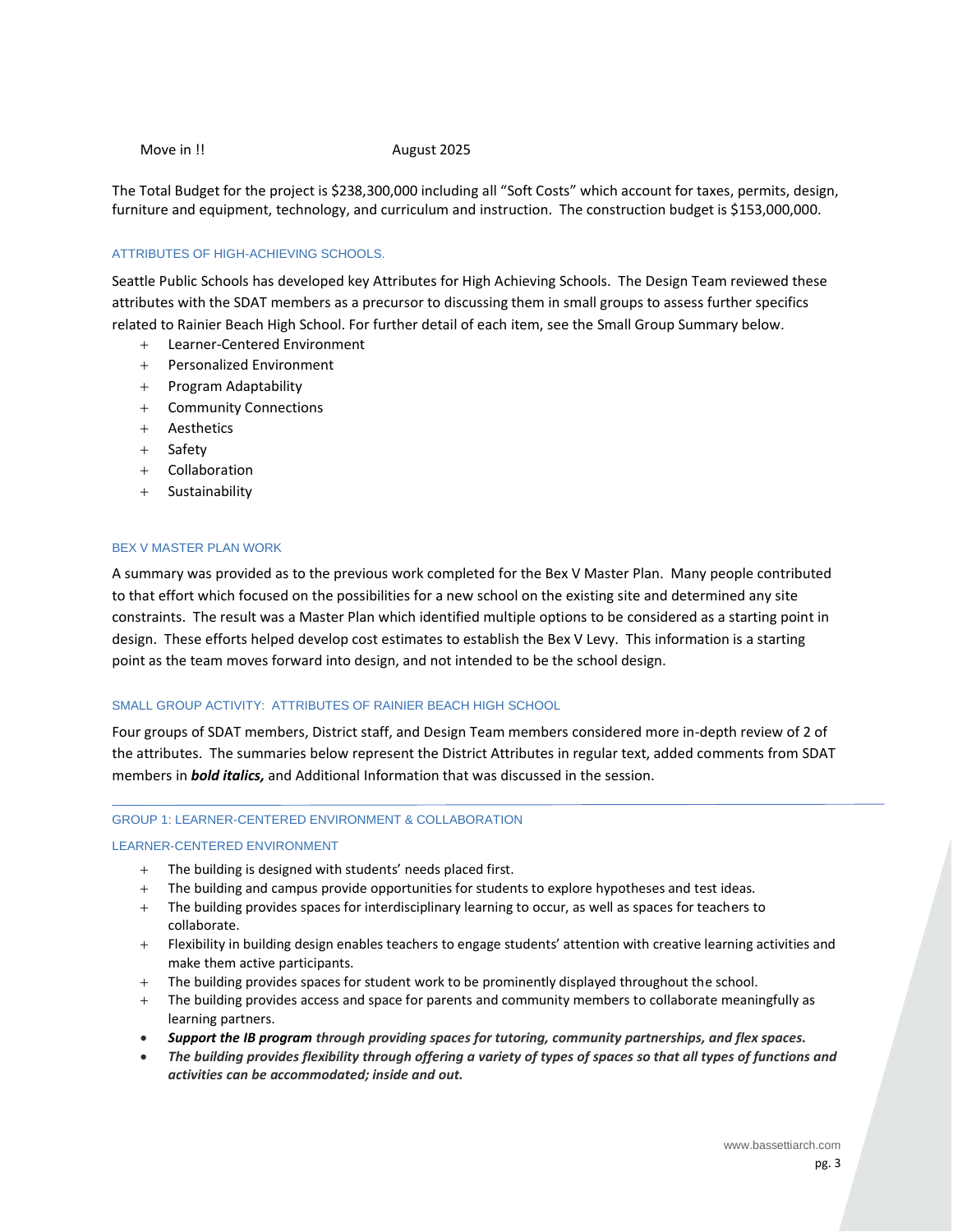- *The building provides a variety of types of spaces including spaces of gathering as well as spaces of respite and individual learning*
- *The building reflects the diversity of the school – students should be able to see themselves in the school*
- *The building is welcoming with entries that are inviting and active*

- Concerns about how to make sure hands-on learners are actually learning
- Current facility is missing special spaces for students
- Teachers need space to grab a cup of coffee and maybe meet with a student
- No current practice space for dance only performance space
- Science labs have some recent updates which allow some flexibility
- Oral exams are currently occurring in the hallways
- Film program is currently in the hallways
- Need shared adaptable spaces inside the building and out (noted in Adaptability section)

# **COLLABORATION**

- + The building provides spaces for everyone associated with the school to work collaboratively.
- + The building design incorporates elements that emphasize the purpose of the school and how each person contributes to the school's success.
- + The school's vision and focus are apparent in the building design and shared by staff, students, parents, and the community.
- + The building provides spaces that promote group work and communication.
- + The building provides spaces for students to intercede with each other, listen to their peers, and have a voice in the operation of the school.
- *The building provides opportunities for students to take ownership over their space*
- *The building provides spaces for collaboration that allow students to feel comfortable being there*
- *The building and furniture provide for equitable access for all abilities*
- *The building provides visual connections between spaces to enhance supervision and increase the use of collaborative spaces*
- *Open and transparent spaces are desirable for collaboration and supervision*
- *The building provides resources for a variety of student needs beyond education: food, shelter, laundry, medical, emotional, etc.*

Additional Information:

- Teachers need more spaces in which to collaborate
- IB program needs lots of flexible collaboration spaces
- It is important to have an active entry that is visible and open (noted in Safety section)
- Need entry for homeless students that is near the main entry and provides direct access for resources
- THC entry to be near the main entry
- Social workers don't need to be in admin area and could be spread around. Privacy is key.
- 90% IB for all
- See IB Learner Profile document on SPS website <https://ibo.org/benefits/learner-profile/>

# GROUP 2: PERSONALIZED ENVIRONMENT & SAFETY

## PERSONALIZED ENVIRONMENT

- + The building provides *formal and informal* spaces for students to develop personalized relationships with adults.
- + The building provides spaces for students to work and socialize with peers *both noisy and quiet*
- + The building design encourages feelings of safety and trust.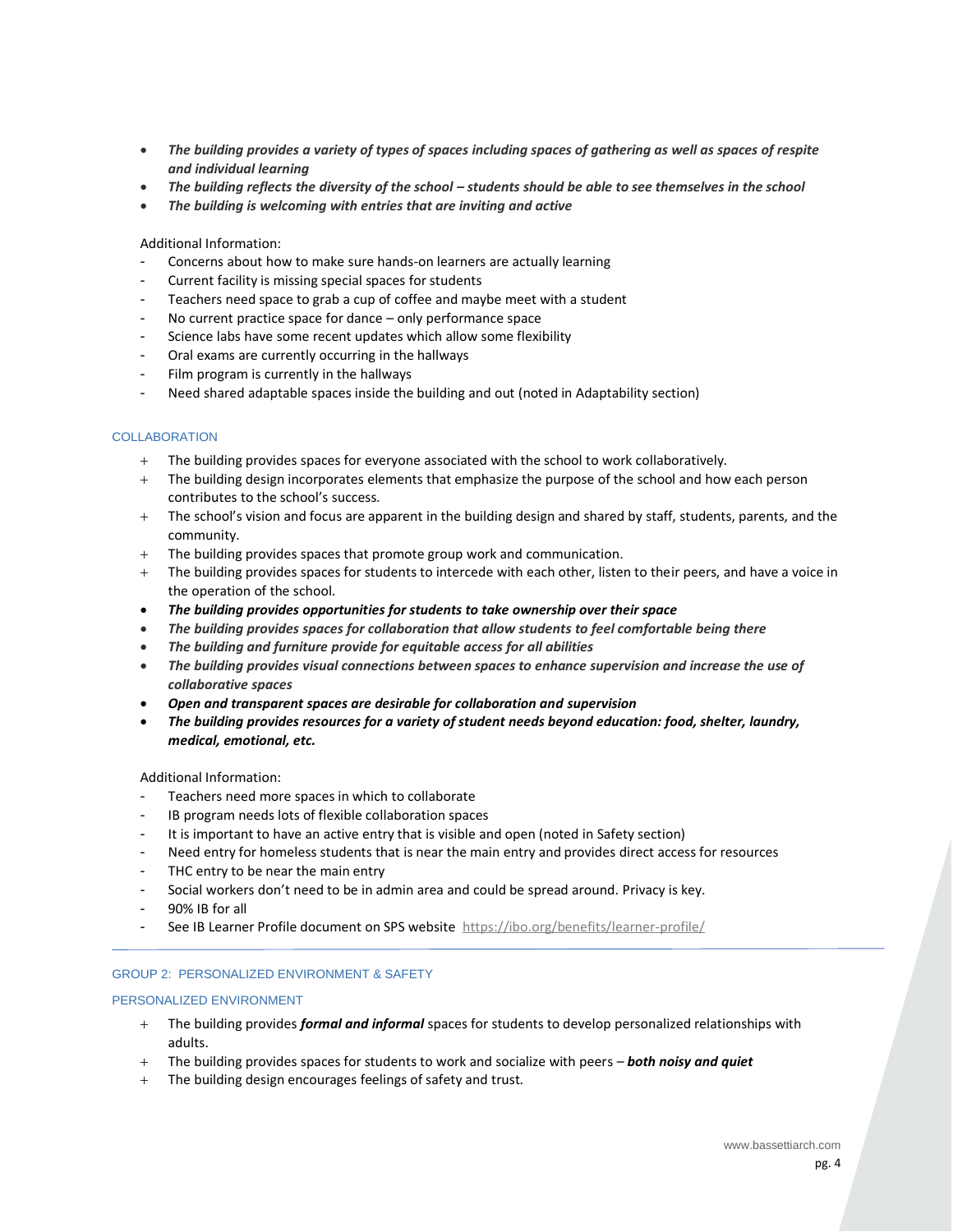- + The building provides spaces for individualized support services for students, including mental, physical, social, and academic support.
- + The building design enables small learning communities to operate within the school.
- + The building contains appropriate spaces to support a wide range of academic subjects, learning opportunities, *and ways of learning*
- *The building is visibly inclusive*
- *The building supports active student leadership*
- *The building inspires students to be their best*

- Current building environment is so far from this ideal anything would be an improvement
- Teacher planning spaces with windows connecting to hallways would be helpful need more staff collaboration space (Noted in Collaboration section)
- Plans to group 9th + 10th and 11th+12th small group discussion was not keen on this organization. Preferred departmental grouping
- Operable windows
- Window shades
- Light and sound control in classrooms
- Sharing classrooms has advantages in terms of teacher collaboration but 5 min. passing periods are too short to make it work.
- Voice enhancement systems desired in teaching spaces
- Taller desks for students would make assisting them easier on teachers' backs
- Little pockets of space outside classrooms can be useful for small group work differentiated teaching/learning
- Laptop/tech charging is an issue
- Storage behind the whiteboard is desired

## **SAFETY**

- + Spaces within the building promote safety and security.
- + The building contains both individual and group meeting spaces, providing opportunities for each student to be known by adults.
- + The building provides spaces for support services for students, including mental, physical, social, and academic support.
- + The building design contributes to a low incidence of disciplinary actions.
- + The building is well lit and can be easily monitored.
- *The building entry is visible, open, and has a second means of egress*
- *The building provides spaces, inside and out, that belong to students and are safe*
- *The building supports good passive supervision of common areas*

## Additional Information:

- Baer Sheva Park is an outdoor hang out spot for students would prefer they stay onsite
- Need to be able to react to violence in the outside community

## GROUP 3: PROGRAM ADAPTABILITY & SUSTAINABILITY

## PROGRAM ADAPTABILITY

- + Flexibility in building design makes it possible to offer a wide variety of interdisciplinary educational programs.
- + The building incorporates technology to support programs that help personalize education and maximize student learning.
- + The building provides spaces to support multiple instructional strategies and program delivery models, such as individualized instruction, small and large group learning, and independent learning.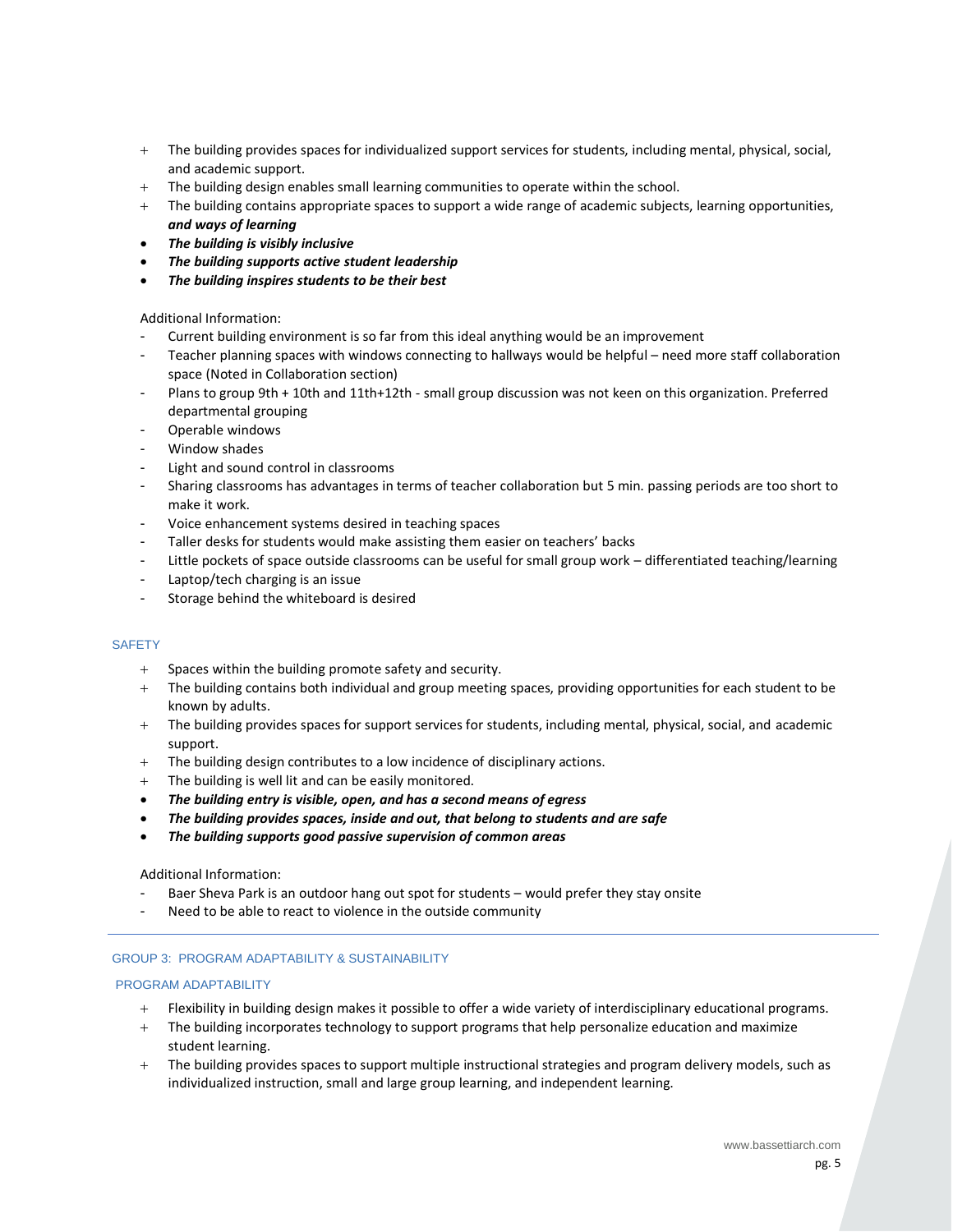- + Learning is enabled at the school with a variety of sizes and spaces.
- + The building provides spaces to support a range of formats for students to demonstrate their knowledge, such as exhibitions, projects, portfolios, etc.
- *Learning spaces are sized appropriately to accommodate a variety of teaching configurations*
- *The building will provide a social place that is for the students (push beyond just a cafeteria) that can also be used for a range of student activities*
- *Exterior spaces are adaptable*

- Visible connection to small group work spaces is important (noted in Collaboration section)
- How do we ensure small group spaces aren't used as offices?
- Need adequate storage
- Furniture should be easily movable (furniture will be purchased later in the process)
- Outdoor space should be located at ground level
- Use digital bulletins for student work (note in Personalization section)
- Drama program would make use of many small meeting rooms organized around a practice theater
- Incorporate technology in a way that allows multiple spaces in the building to be used to study and help provide a seamless transition from studying at home to studying at school.
- Ensure that layout of classrooms and group spaces are designed around the the way teachers work.

# **SUSTAINABILITY**

- The building incorporates features that make the building healthier, cleaner and less costly.
- + The building incorporates features that "show" resource utilization and conservation.
- + Building incorporates features that allow students and teachers to affect their environment in an "eco-friendly" manner (resource use / recycling).
- + The building incorporates sustainable priority features as identified in the Washington
- + Sustainable Schools Protocol (see attachment "c")
- *The site accommodates opportunities for hands-on connections to nature (community garden etc.)*
- *The building has strong interior/exterior connections*
- *The building incorporates biophilic elements*
- *The project includes great exterior spaces that offer connections to nature for students, staff and community. (not just hardscape)*
- *The building finishes and colors are natural feeling and support learning*

## Additional Information:

- Consider LEED certification for the project
- Desire for non-gendered bathrooms
- Water bottle fillers are desired
- Make use of views to the lake
- Daylight is really important (strategy to support first bullet above)
- Provide effective natural and artificial light control
- Strong desire for site visits for other schools if/when possible
- Provide active as well as meditative outdoor spaces that attend to the social emotional needs of students.

## GROUP 4: COMMUNITY CONNECTIONS & AESTHETICS

COMMUNITY CONNECTIONS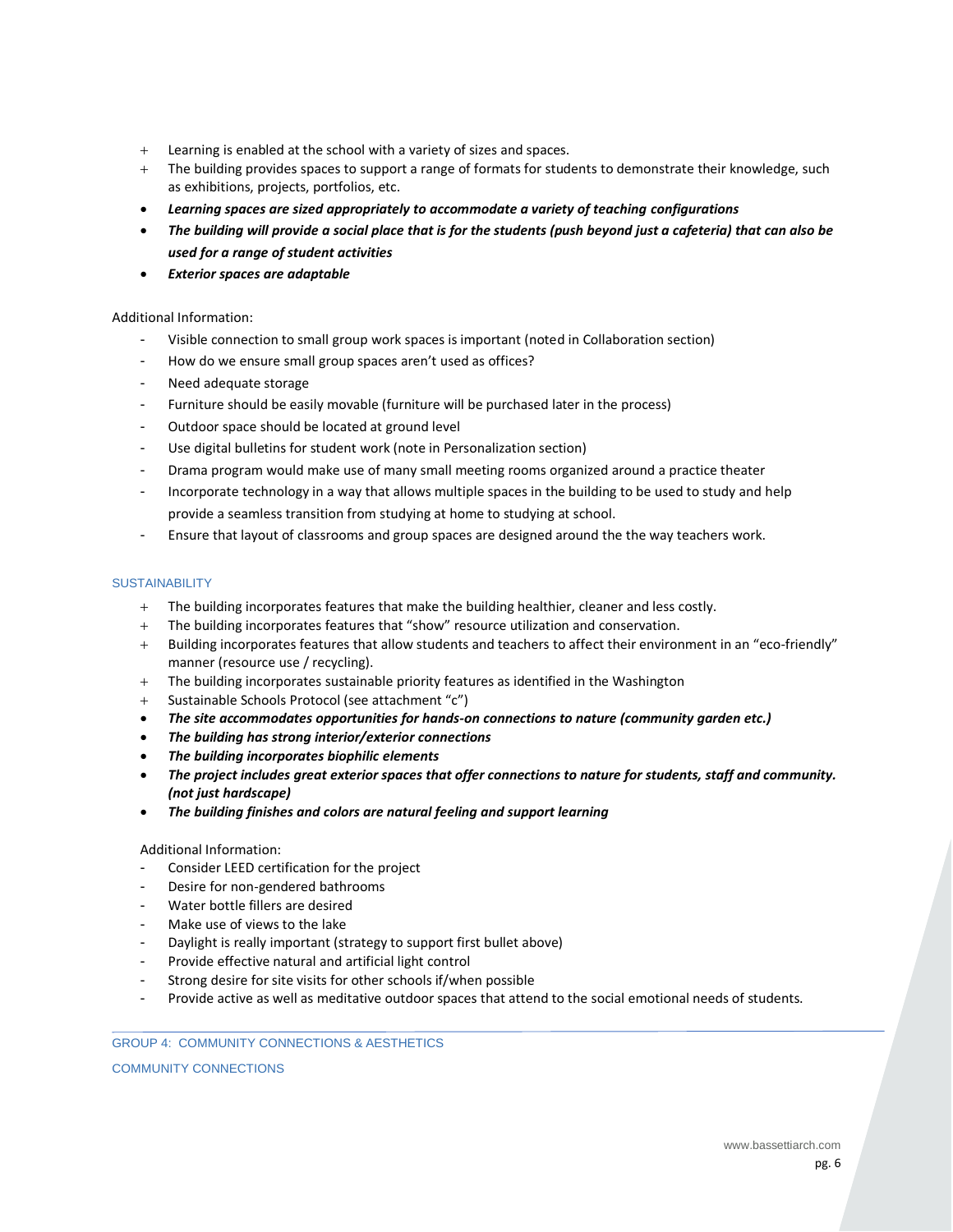- + The building design incorporates and helps convey the school's mission to the community.
- + The building provides access and spaces for parents to participate in decision-making and curricular activities at the school, and to gain a better understanding of their role in helping students meet academic expectations.
- + The building provides spaces for the community to be actively involved and visible in promoting a rigorous academic environment at the school.
- + Community resources and spaces help support and supplement the school's educational programs.
- + The building provides spaces for students to be mentored by community members.
- *The building reflects the community and engenders pride*
- *The building faces the community (Henderson)*
- *The campus sets collegiate/career expectations and prepares students to be comfortable in those settings*

- Front door to be close and accessible. Need a second exit for safety (noted in Safety section)
- Mental health counselors need space
- Are auto shop and metal shop programs coming back?
- Cultural art hub
- World-class athletic and arts facilities
- Support local community partnerships
	- o THC
	- o Asian Referral Service
	- o Community in Schools
	- o CIS
	- o Teen Health Center
	- o Black Business Men Breakfast Group
	- o Skills Center
	- o CTE programs (aviation)
	- o TEALS (Microsoft volunteers)

## **AESTHETICS**

- + The building is appealing, warm, and inviting.
- + The building has comfortable, fun spaces that entice kids.
- + The building has a variety of interesting spatial types that allow for exploration.
- + The building facilities and landscaping are well maintained.
- + The building is pleasing in a tactile way.
- + The building provides a stimulating environment.
- + The building conveys a sense of place, *pride, and identity.*
- *Art is boldly displayed throughout the campus*
- *The building conveys a sense of high expectations preparing students for career and/or college*

# Additional Information:

- Lots of natural light (noted in Sustainability)
- Include "soft spots" casual spaces to congregate, learning steps, spaces for students to congregate and study
- RBHS to be leading campus that prepares students and attracts employers
- Bring out the brand of RBHS
- The building should celebrate noted community members who have made significant contributions to the school's success

NEXT STEPS: